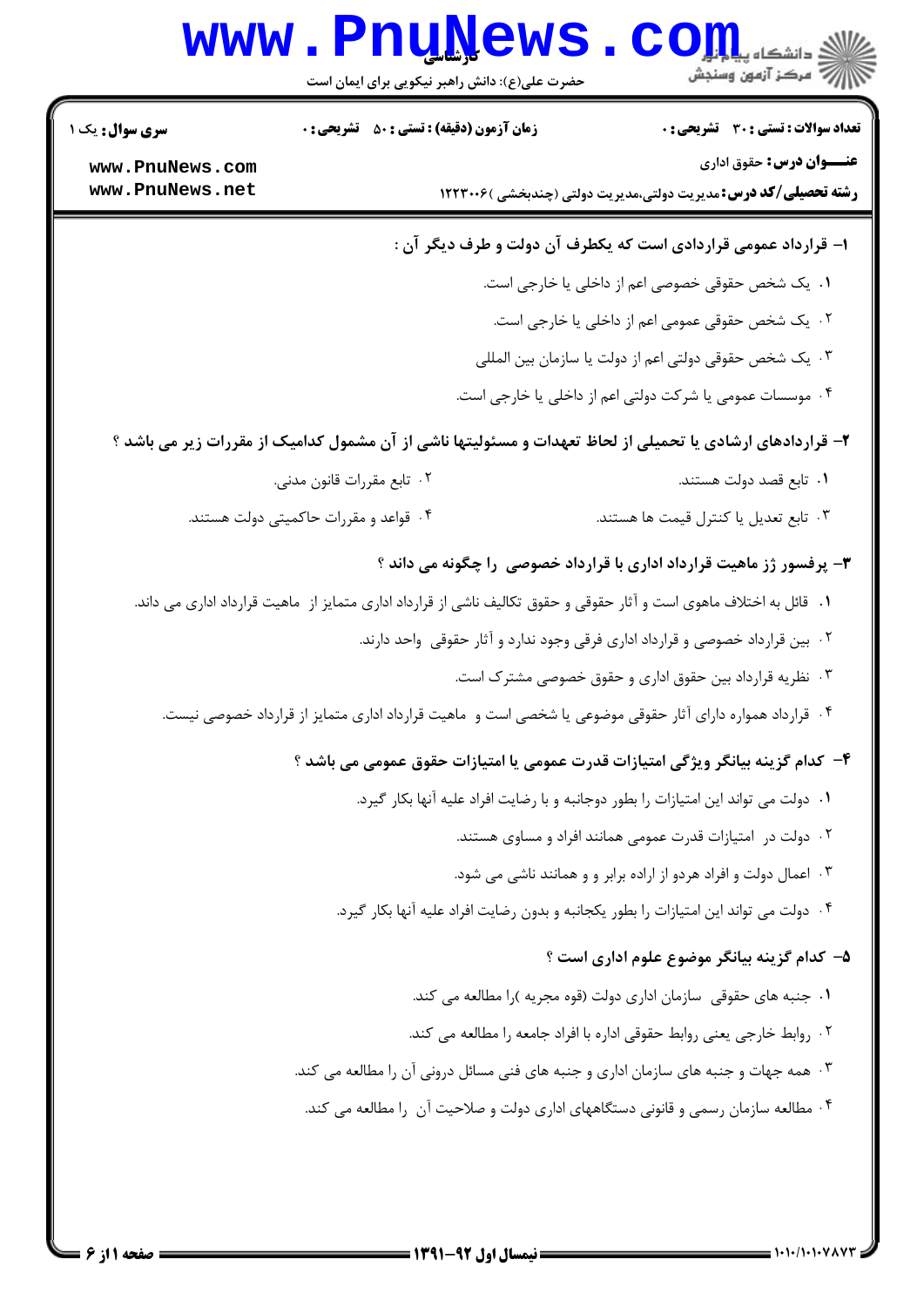|                                    | <b>www.PnuNews</b><br>حضرت علی(ع): دانش راهبر نیکویی برای ایمان است | اللا دانشگاه پیا بارال<br>الله مرکز آزمون وسنجش                                                                                           |
|------------------------------------|---------------------------------------------------------------------|-------------------------------------------------------------------------------------------------------------------------------------------|
| <b>سری سوال : ۱ یک</b>             | <b>زمان آزمون (دقیقه) : تستی : 50 ٪ تشریحی : 0</b>                  | <b>تعداد سوالات : تستی : 30 ٪ تشریحی : 0</b>                                                                                              |
| www.PnuNews.com<br>www.PnuNews.net |                                                                     | <b>عنـــوان درس:</b> حقوق اداری<br><b>رشته تحصیلی/کد درس:</b> مدیریت دولتی،مدیریت دولتی (چندبخشی )۲۲۳۰۰۶                                  |
|                                    |                                                                     | ۶– سازمان اداری داریوش کبیر بر چه اساسی استوار بوده است ؟                                                                                 |
|                                    | ۰۲ سیستم مرکزیت و تقویت قدرت شاه                                    | ٠١ نهادي بنام سازمان اداري وجود نداشته است.                                                                                               |
|                                    | ۰۴ رژيم فئوداليته يا ملوک الطوايفي حاکم بوده است.                   | ۰۳ سیستم عدم تمرکز و واگذاری اختیارات                                                                                                     |
|                                    |                                                                     | ۷- قانون مدیرت خدمات کشوری پست سازمانی را به چند قسم تعیین نموده است ؟                                                                    |
|                                    | ۰۲ دو قسم ثابت و موقت                                               | ۰۱ چهار قسم ثابت .موقت .نیمه وقت . روزمزد                                                                                                 |
|                                    | ۰۴ قانون مديرت خدمات كشورى نپذيرفته                                 | ۰۳ سه قسم ثابت .موقت .نيمه وقت                                                                                                            |
|                                    |                                                                     | ۸– کسانی که شرایط ورود به استخدام رسمی را کسب می نمایند قبل از ورود به خدمت رسمی :                                                        |
|                                    | ۰۲ یک دوره آزمایشی دو ساله را باید بگذرانند.                        | ۰۱ یک دوره آموزشی دو ساله را باید بگذرانند.                                                                                               |
|                                    | ۰۴ یک دوره آموزشی شش ساله را باید بگذرانند.                         | ۰۳ یک دوره آزمایشی سه ساله را باید بگذرانند.                                                                                              |
|                                    |                                                                     | ۹- استخدام مستخدمین بازنشسته و باز خرید شده دولت در دستگاههای مشمول قانون (قانون مدیریت خدمات کشوری )<br>بعنوان مستخدم پیمانی چگونه است ؟ |
|                                    |                                                                     | ۰۱ ممنوع است.                                                                                                                             |
|                                    |                                                                     | ۰۲ جایز است.                                                                                                                              |
|                                    |                                                                     | ۰۳ با موافقت سازمان مدیریت برنامه ریزی امکانپذیر می باشد.                                                                                 |
|                                    |                                                                     | ۰۴ نظر معاونت راهبردي رياست جمهوري قاطع است.                                                                                              |
|                                    |                                                                     | ∙۱− رسیدگی به تخلفات اداری  مستخدمین پیمانی و تعیین مجازات آنها مشمول کدام قانون می باشد ؟                                                |
|                                    |                                                                     | ٠١ مشمول قوانين جزايي كشور هستند.                                                                                                         |
|                                    |                                                                     | ۰۲ مشمول قانون کار و آیین نامه های آن هستند.                                                                                              |
|                                    |                                                                     | ۰۳ مشمول مقررات ویژه اند که متمایز از آیین دادرسی کشوری می باشد.                                                                          |
|                                    |                                                                     | ۰۴ مشمول قانون رسیدگی به تخلفات اداری و آیین نامه های اجرایی آن هستند.                                                                    |
|                                    |                                                                     | 11– تعیین میزان حقوق و مزایای کارمندان دستگاههای اجرایی بر عهده کدام مرجع است و مصوبات آن به تایید چه مقامی می                            |
|                                    |                                                                     | رسد ؟                                                                                                                                     |
|                                    |                                                                     | ۰۱ شورای حقوق و دستمزد -رئیس جمهور                                                                                                        |
|                                    |                                                                     | ۰۲ شورای حقوق و دستمزد - رهبر                                                                                                             |
|                                    |                                                                     | ۰۳ معاونت مدیریت و منابع انسانی - معاون اول رئیس جمهور                                                                                    |
|                                    |                                                                     | ۰۴ معاونت مدیریت و منابع انسانی- وزیر اقتصاد و دارایی                                                                                     |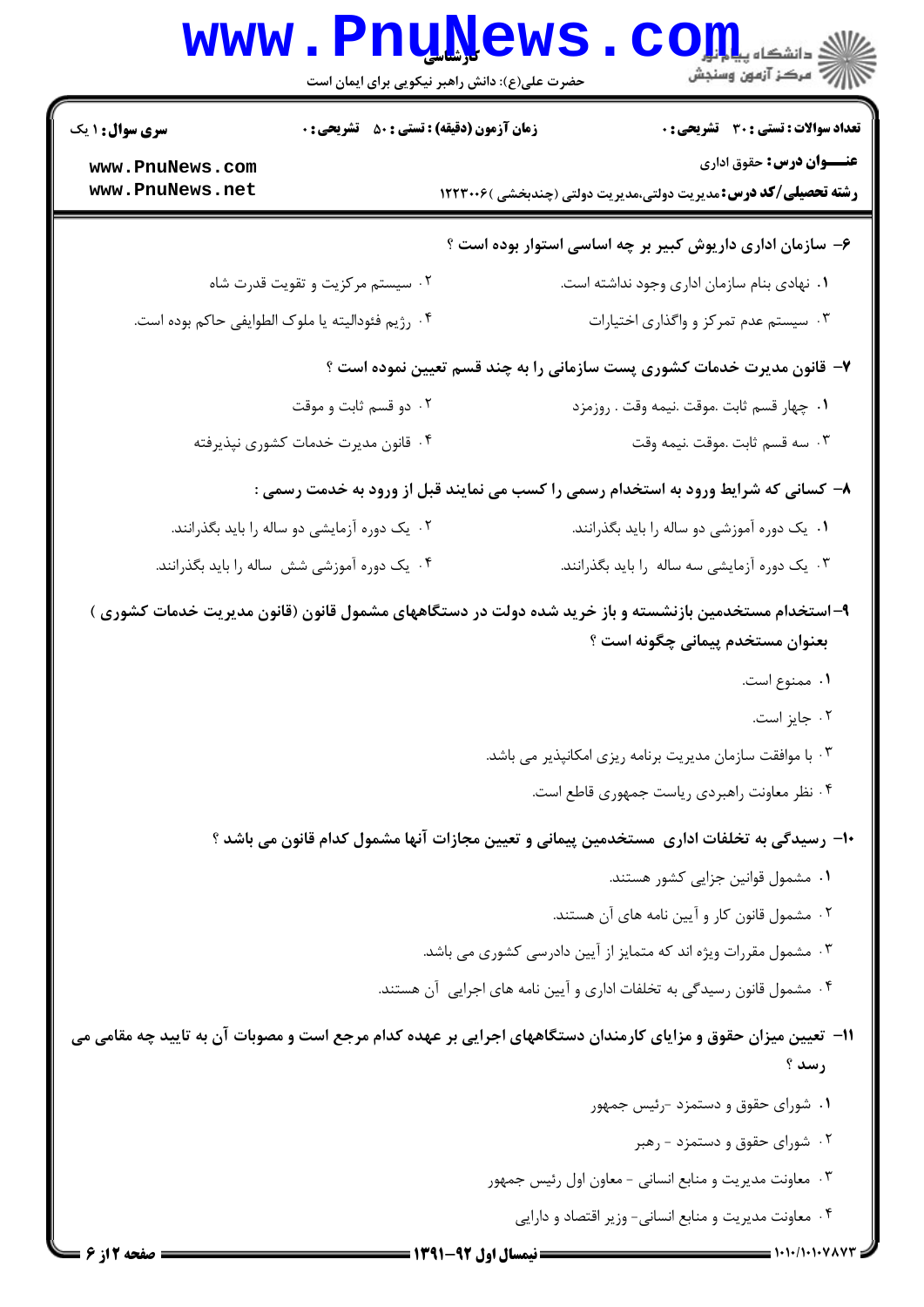|                        | <b>www.PnuNews</b><br>حضرت علی(ع): دانش راهبر نیکویی برای ایمان است | انشڪاه پي <mark>ابل</mark> وگ<br>// مرکز آزمون وسنجش                                                                                                                                                                    |
|------------------------|---------------------------------------------------------------------|-------------------------------------------------------------------------------------------------------------------------------------------------------------------------------------------------------------------------|
| <b>سری سوال : ۱ یک</b> | <b>زمان آزمون (دقیقه) : تستی : 50 ٪ تشریحی : 0</b>                  | <b>تعداد سوالات : تستی : 30 ٪ تشریحی : 0</b>                                                                                                                                                                            |
| www.PnuNews.com        |                                                                     | عنـــوان درس: حقوق اداری                                                                                                                                                                                                |
| www.PnuNews.net        |                                                                     | <b>رشته تحصیلی/کد درس:</b> مدیریت دولتی،مدیریت دولتی (چندبخشی )۲۲۳۰۰۶                                                                                                                                                   |
|                        |                                                                     | ۱۲- آیین نامه طبقه بندی مشاغل ًبرای مشاغل مدیریتی و سرپرستی چند طبقه در نظر گرفته و مستخدم با داشتن چه<br>شرایطی در این گروه ها قرار می گیرند ؟                                                                         |
|                        |                                                                     | ۰۱ سه طبقه ، به شرط مدرک تحصیلی کارشناسی به بالا و تجربه به گروه های ۱۰و۱۱و۱۲ قابل تخصیص است.                                                                                                                           |
|                        |                                                                     | ۰۲ چهار طبقه ، به شرط تجربه ، نوع و حساسیت و اهمیت شغل در گروه های ۷و ۸ و قابل تخصیص است.                                                                                                                               |
|                        |                                                                     | ۰۳ چهار طبقه ، به شرط مدرک تحصیلی کارشناسی به بالا و تجربه به گروه های ۷ و ۸ و ۹ قابل تخصیص است.                                                                                                                        |
|                        |                                                                     | ۰۴ سه طبقه ،به شرط تصویب کمیته مرحله دوم از طرف بالاترین مقام در گروه ۱۰و۱۱و۱۲تخصیص می آبند.                                                                                                                            |
|                        |                                                                     | ۱۳- مطابق قانون مدیریت خدمات کشوری عواملی نظیر تحصیلات ،سنوات خدمت و تجربه از یکطرف و اهمیت و پیچیدگی<br>وظایف و مسئولیت ها از طرف دیگر  برای طبقه بندی مشاغل <u>به ترتیب</u> در اصطلاح قانون مذکور چه نامیده می شوند ؟ |
|                        | ۰۲ رشته و رسته شغلی                                                 | ۰۱ حق شغل و حق شاغل                                                                                                                                                                                                     |
|                        | ۰۴ شغل و پست سازمانی                                                | ۰۳ حق شاغل و حق شغل                                                                                                                                                                                                     |
|                        |                                                                     | ۱۴- مطابق ماده ۷۱ قانون مدیریت خدمات کشوری امتیازات شغلی مقامات سیاسی ،سفراء و وزرا <u>به ترتیب</u> به چه میزانی تعیین<br>کرده است ؟                                                                                    |
|                        | ۰۲ برای هر دو مقام ۱۸۰۰۰ امتیاز                                     | ۰۱ سفراء ۱۵۰۰۰ امتیاز و برای وزرا ۱۵۰۰۰ امتیاز                                                                                                                                                                          |
|                        | ۰۴ سفراء ۱۵۰۰۰ امتیاز و برای وزرا ۱۶۰۰۰ امتیاز                      | ۰۳ سفراء ۲۰۰۰۰ امتیاز و برای وزرا ۱۸۰۰۰ امتیاز                                                                                                                                                                          |
|                        |                                                                     | ۱۵– کدامیک از عوامل زیر سبب محرومیت از حقوق بازنشستگی می شود ؟                                                                                                                                                          |
|                        | ۰۲ ترک تابعیت                                                       | ۰۱ عضویت در هیات مدیره یا مدیر عاملی شرکت                                                                                                                                                                               |
|                        | ۰۴ محکومیت کیفری با هر درجه ای که باشد.                             | ۰۳ تغيير اقامتگاه بازنشسته                                                                                                                                                                                              |
|                        |                                                                     | ۱۶- به چه دلیل امروزه اصل قانونی بودن استخدام عمومی مورد قبول واقع شده است؟                                                                                                                                             |
|                        | ۰۲ به لحاظ اعمال حاکمیتی و قدرت عمومی است.                          | ۰۱ به لحاظ قراردادی بودن رابطه مستخدم و دولت است.                                                                                                                                                                       |
|                        | ۰۴ مستخدم شرايط ضمني تغييرات را پذيرفته است.                        | ۰۳ با منافع و مقتضیات خدمات عمومی مطابقت دارد.                                                                                                                                                                          |
|                        |                                                                     | <b>۱۷</b> - رسیدگی به اتهام رئیس جمهور و معاونین او و وزیران در مورد جرائم عادی چگونه است؟                                                                                                                              |
|                        |                                                                     | ۰۱ با اطلاع مقام معظم رهبری در دادگاه عمومی رسیدگی می شود.                                                                                                                                                              |
|                        |                                                                     | ۰۲ با اطلاع رئیس قوه قضاییه در دیوان عدالت رسیدگی می شود.                                                                                                                                                               |
|                        |                                                                     | ۰۳ اصل بر عدم مسئولیت کیفری مقامات قوه مجریه است.                                                                                                                                                                       |
|                        |                                                                     | ۰۴ با اطلاع مجلس شورای اسلامی در دادگاههای عمومی دادگستری رسیدگی می شود.                                                                                                                                                |
|                        |                                                                     |                                                                                                                                                                                                                         |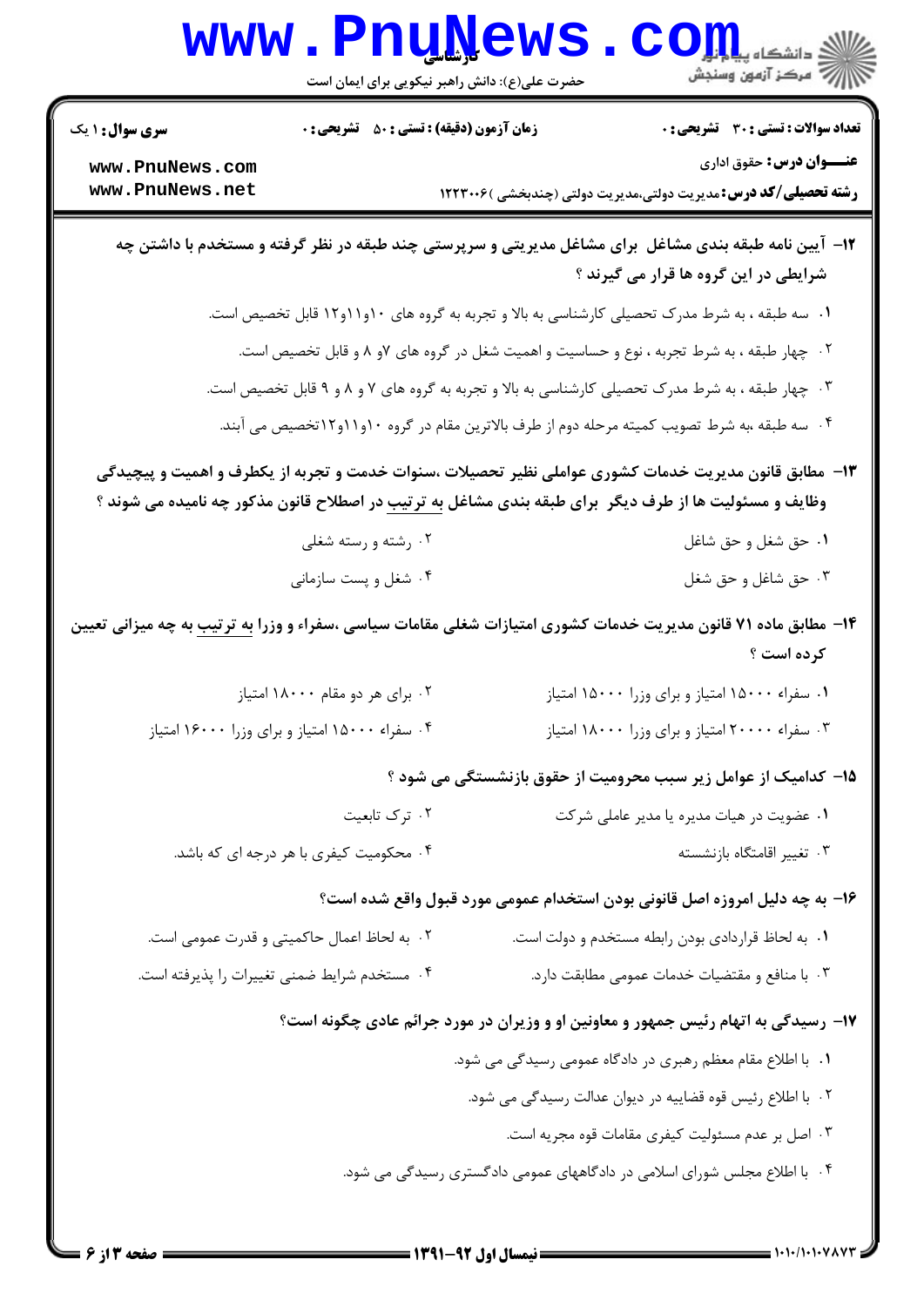|                                                                           | <b>www.PnuNews</b>                            |  | اللاء دانشڪاه پيد <mark>ر وار</mark> ال<br>    > مرڪز آزمون وسنڊش                                     |  |
|---------------------------------------------------------------------------|-----------------------------------------------|--|-------------------------------------------------------------------------------------------------------|--|
|                                                                           | حضرت علی(ع): دانش راهبر نیکویی برای ایمان است |  |                                                                                                       |  |
| <b>سری سوال : ۱ یک</b>                                                    | زمان آزمون (دقیقه) : تستی : 50 ٪ تشریحی : 0   |  | <b>تعداد سوالات : تستی : 30 ٪ تشریحی : 0</b>                                                          |  |
| www.PnuNews.com<br>www.PnuNews.net                                        |                                               |  | <b>عنـــوان درس:</b> حقوق اداری                                                                       |  |
|                                                                           |                                               |  | <b>رشته تحصیلی/کد درس:</b> مدیریت دولتی،مدیریت دولتی (چندبخشی )۱۲۲۳۰۰۶                                |  |
|                                                                           |                                               |  | ۱۸− جلسات هیات های رسیدگی به تخلفات اداری چگونه رسمیت می یابد و آرا آنها در چه صورتی معتبر است؟       |  |
|                                                                           |                                               |  | ٠١. با حضور سه نفر اعضا رسميت مي يابد و آرا با نظر موافق حداقل دو نفر معتبر است.                      |  |
| ۰۲ با حضور ۵ نفر رسمیت دارد و آرا بانظر و موافقت همه معتبر است.           |                                               |  |                                                                                                       |  |
| ۰۳ با حضور سه نفر اعضا رسمیت می یابد و آرا با نظر موافق سه نفر معتبر است. |                                               |  |                                                                                                       |  |
| ۰۴ با حضور دو نفر اعضا رسمیت می یابد و آرا با نظر موافق دو نفر معتبر است. |                                               |  |                                                                                                       |  |
|                                                                           |                                               |  | ۱۹- در خصوص تصرف در اموال مجهول المالک کدام گزینه صحیح می باشد ؟                                      |  |
| ۰۲ با اجازه مراجع قضایی به مصرف فقرا و مستمندان برسد.                     |                                               |  | ٠١ افراد طبق مقررات حق تصرف در آنها دارند.                                                            |  |
|                                                                           | ۰۴ در اختیار رئیس جمهور قرار می گیرند.        |  | ۰۳ این اموال اصلا" مالک ندارند و تصرف در آنها ممنوع است.                                              |  |
|                                                                           |                                               |  | ۲۰- نظارت و تمرکز حساب اموال عمومی دولت با کدام مرجع است ؟                                            |  |
|                                                                           | ۰۲ دیوان محاسبات کشوری                        |  | ۰۱ وزارت امور اقتصادی و دارایی                                                                        |  |
|                                                                           | ۰۴ وزارت دادگستری با نظارت رئیس مجلس          |  | ۰۳ هیات وزیران با نظارت دیوان محاسبات                                                                 |  |
|                                                                           |                                               |  | <b>ا۲</b> – گزینه صحیح در خصوص مشهورترین طبقه بندی تقسیم اعمال حقوقی دولت کدام یک موارد زیر می باشد ؟ |  |
|                                                                           | ۰۲ اعمال قانونگذاری و اجرایی                  |  | ۰۱ اعمال سیاسی و اداری                                                                                |  |
|                                                                           | ۰۴ اعمال حاکمیت و تصدی                        |  | ۰۳ اعمال حقوقي يكجانبه و دو جانبه                                                                     |  |
|                                                                           |                                               |  | ۲۲- در خصوص استرداد تصمیمات عمومی و انفرادی از طرف مقامات اداری گزینه صحیح کدام است ؟                 |  |
|                                                                           |                                               |  | ٠١ تصميمات مقامات ادارى قابل استرداد نيست.                                                            |  |
|                                                                           |                                               |  | ۰۲ تصمیمات عمومی قابل استرداد نیست ولی تصمیمات انفرادی قابل  استرداد است.                             |  |
|                                                                           |                                               |  | ۰۳ تصمیمات عمومی قابل  استرداد است ولی تصمیمات انفرادی قابل  استرداد نیست.                            |  |
|                                                                           |                                               |  | ۰۴ استرداد تصمیمات عمومی محدودیتی ندارد ولی تصمیمات انفرادی با رعایت حقوق مکتسبه می باشد.             |  |
|                                                                           |                                               |  | ۲۳– کدام یک از مقامات زیر صلاحیت وضع آیینامه مستقل را دارد ؟                                          |  |
|                                                                           | ۰۲ وزیران                                     |  | ۰۱ روسای موسسات عمومی                                                                                 |  |
|                                                                           | ۰۴ شوراهای اسلامی                             |  | ۰۳ استاندار و فرماندار                                                                                |  |
|                                                                           |                                               |  |                                                                                                       |  |
|                                                                           |                                               |  |                                                                                                       |  |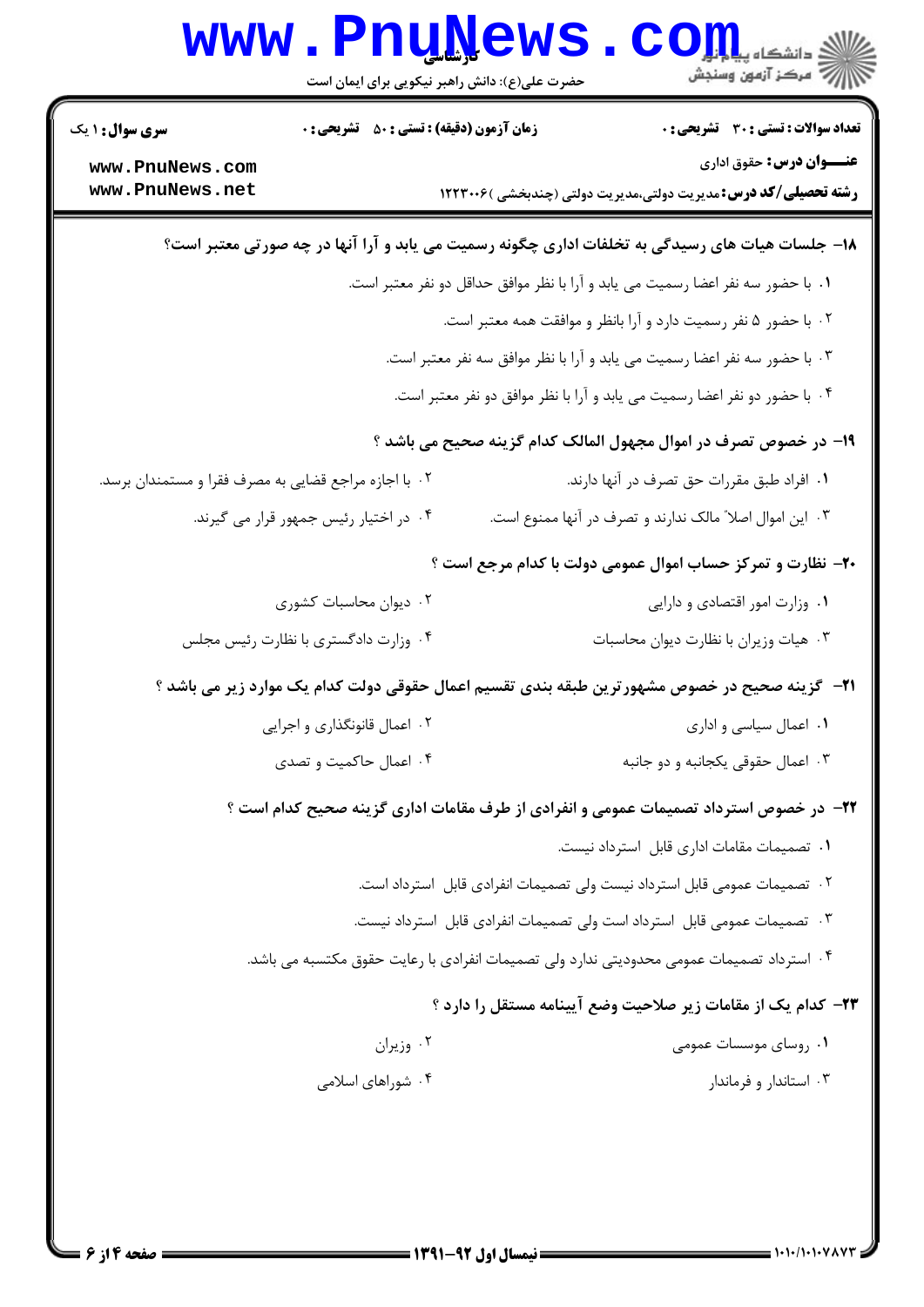|                        | <b>www.PnuNews</b>                                                                                  | اللا دانشگاه پیام <mark>ر</mark><br>الله مرکز آزمون وسنجش                                                                                            |
|------------------------|-----------------------------------------------------------------------------------------------------|------------------------------------------------------------------------------------------------------------------------------------------------------|
| <b>سری سوال : ۱ یک</b> | حضرت علی(ع): دانش راهبر نیکویی برای ایمان است<br><b>زمان آزمون (دقیقه) : تستی : 50 ٪ تشریحی : 0</b> | تعداد سوالات : تستي : 30 ٪ تشريحي : 0                                                                                                                |
| www.PnuNews.com        |                                                                                                     | <b>عنـــوان درس:</b> حقوق اداری                                                                                                                      |
| www.PnuNews.net        |                                                                                                     | <b>رشته تحصیلی/کد درس:</b> مدیریت دولتی،مدیریت دولتی (چندبخشی )۲۲۳۰۰۶                                                                                |
|                        |                                                                                                     | ۲۴- مصوبات دولت ،تصویب نامه ها و آیین نامه ها به منظور بررسی و اعلام مغایر نبودن آنها با قوانین ضمن ابلاغ برای اجرا به                               |
|                        |                                                                                                     | اطلاع چه مقامی باید برسد ؟                                                                                                                           |
|                        | ۰۲ رئيس قوه قضاييه                                                                                  | ۰۱ رئیس جمهور                                                                                                                                        |
|                        | ۰۴ رئيس هيات وزيران                                                                                 | ۰۳ رئیس مجلس شورای اسلامی                                                                                                                            |
|                        |                                                                                                     | ۲۵– در مواردی که قرارداد اداری به علل اقتصادی توازن وتعادل مالی آن بهم خورده و قابل تغییر و تجدیدنظر باشد به این<br>کیفیت در اصطلاح چه گفته می شود ؟ |
|                        | ۰۲ نظریه امور قابل پیش بینی                                                                         | ٠١ نظريه عمل حاكم                                                                                                                                    |
|                        | ۰۴ نظریه امور غیر قابل پیش بینی                                                                     | ٠٣ نظريه غير قابل تعديل قرارداد                                                                                                                      |
|                        |                                                                                                     | ۲۶– تشریفات مناقصه در معاملات متوسط به کمترین بها ممکن :                                                                                             |
|                        |                                                                                                     | ۰۱ با استعلام کتبی به تشخیص و مسئولیت کارپرداز و مسئول واحد تدارکاتی و تایید وزیر                                                                    |
|                        |                                                                                                     | ۰۲ به تشخیص و مسئولیت کارپرداز است.                                                                                                                  |
|                        |                                                                                                     | ۰۳ به تشخیص و مسئولیت کارپرداز و  مسئول واحد تدارکات                                                                                                 |
|                        |                                                                                                     | ۰۴ مامور خرید با انتشار آگهی مناقصه یا ارسال دعوت نامه امکانپذیر می باشد.                                                                            |
|                        |                                                                                                     | <b>۲۷- ضمانت اجراهای مالی و غیر مالی در قراردادهای اداری به ترتیب کدام یک از گزینه های زیر می باشد</b> ؟                                             |
|                        |                                                                                                     | ١. اجرای امانی قرارداد (مالی) - اجرای قرارداد توسط شخص دیگر (غیرمالی)                                                                                |
|                        |                                                                                                     | ٠٢ اختيار فسخ يكجانبه يا عمل حاكم                                                                                                                    |
|                        |                                                                                                     | ۰۳ جریمه و غرامت (مالی) - فسخ قرارداد و الزام پیمانکار به اجرای قرارداد (غیرمالی)                                                                    |
|                        |                                                                                                     | ۰۴ آیین نامه انتظامی - تعیین مجازات جزایی                                                                                                            |
|                        |                                                                                                     | ۲۸- دعاوی و اختلافات صاحب امتیاز با دولت در صلاحیت کدامیک از مراجع زیر می باشد؟                                                                      |
|                        | ۰۲ با تصویب مجلس با صلح سازش حل میشوند.                                                             | ٠١ مراجع اداري و ديوان عدالت اداري است.                                                                                                              |
|                        | ۰۴ محاکم اختصاصی با آیین خاص                                                                        | ۰۳ محاکم عمومی و تابع آیین دادرسی مدنی است.                                                                                                          |
|                        |                                                                                                     |                                                                                                                                                      |